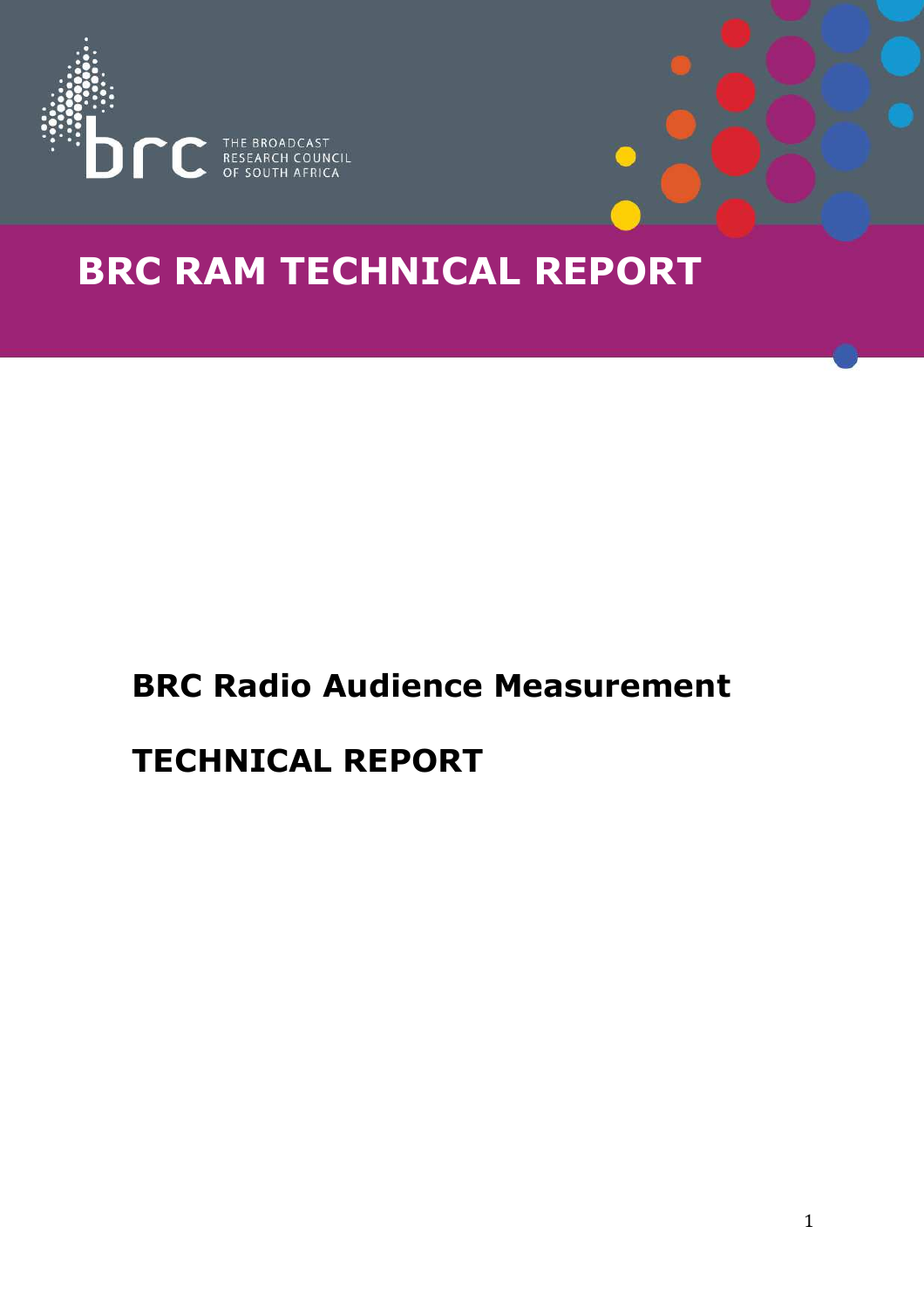# **1. Introduction**

The collection of data on South African radio listening behaviour of the Broadcast Research Council's, BRC RAM study commenced on 7 January 2016. The study is a bespoke stand-alone audience survey designed to meet the needs of radio broadcasters and advertisers.

The survey consists of two elements:

- The placement interview designed to collect information about households and individuals aged 15 years and older.
- The radio diary designed to collect radio station listening data, by device and location, for all South African Commercial, Public Broadcasting Service (PBS) and Community radio stations, for each quarter hour across a week.

After the initial six months of data collection, BRC RAM is released quarterly based on twelve-month rolling data.

# **2. Definition of terms**

### **Area classification**

Areas are classified into one of three area types based on a fixed set of criteria and using the municipal code and geography type as per Stats SA Census 2011, namely:

- **Metro** Small Areas (SAs) falling within the boundaries of the eight 'Metropolitan Municipalities' as defined by the National Demarcation Board (that being Ekurhuleni, City of Johannesburg, City of Tshwane, Mangaung, Buffalo City, Nelson Mandela Bay, eThekwini and City of Cape Town) AND classified as 'Urban' according to the geo type variable in the Census 2011 data.
- **Small Urban** Small Areas that are within the borders of one of the 'Metropolitan Municipalities' (municipal code) and defined as 'Farm' or 'Traditional' (geography type) or are within the borders of an 'Other Municipality' (municipal code) and defined as 'Urban' (geography type).
- **Rural** Small Areas that are classified as 'Traditional' or 'Farm' in the Census 2011 data (based on the geo type variable) and are located within 'Other Municipality'.

Refer to Appendix A for detailed breakdown of municipality and Sub Place classifications per province.

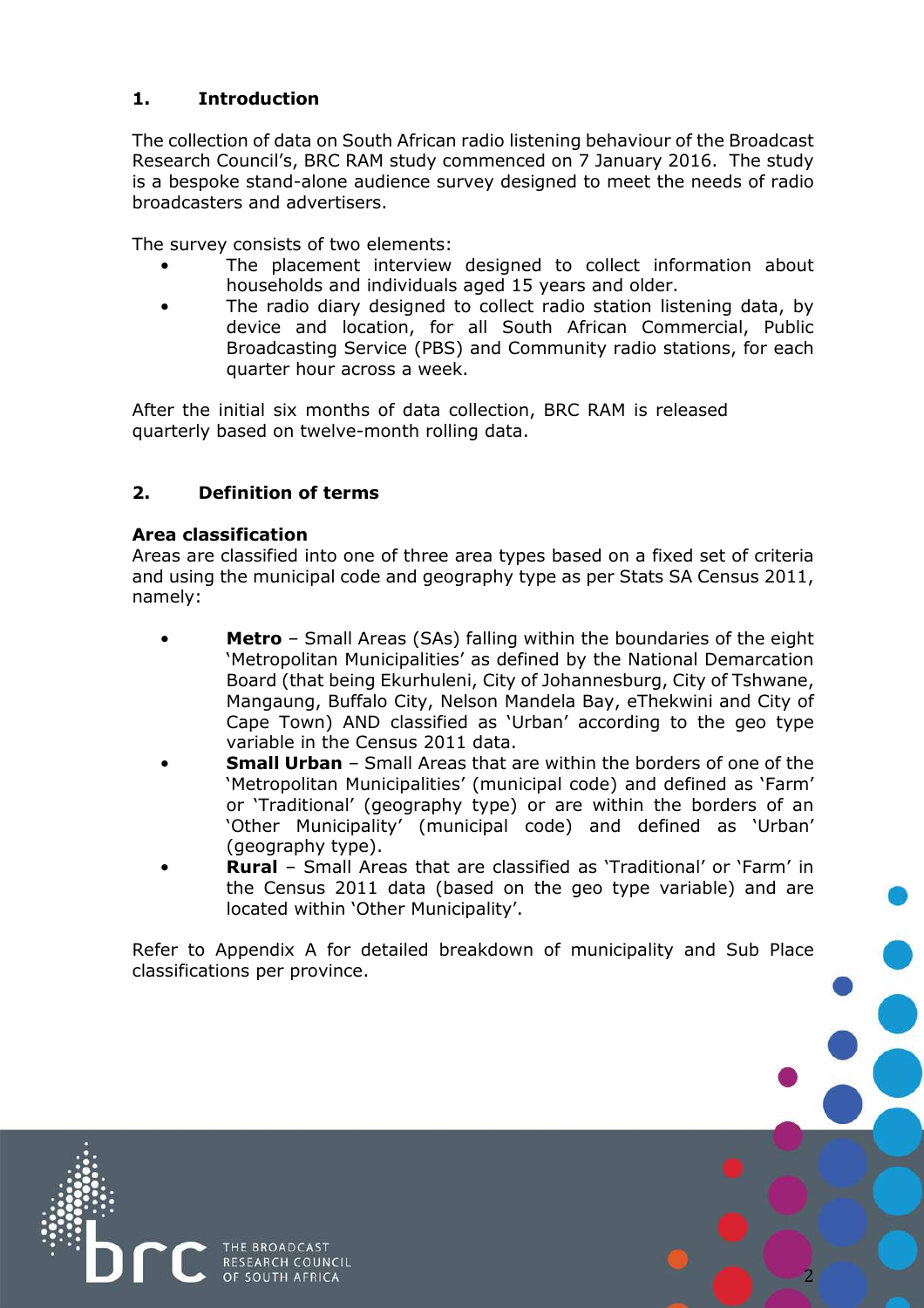#### **Briefed respondents**

All household members who were present during the briefing by the interviewer on the diary instructions.

#### **CAPI**

CAPI (Computer Assisted Personal Interview) is a face-to-face interview done using a questionnaire deployed on a tablet. An interviewer conducts the interview as per the CAPI script, and captures the answers on the tablet. Data is uploaded to a central database once the interview is complete.

#### **Diary overseer**

The diary overseer is either the main respondent, or someone nominated by the main respondent, who oversees the diary process within the household. The diary overseer is briefed by the interviewer on the diary instructions and diary completion, and is then responsible for briefing any other household members not present during the interview.

#### **Disproportionate sampling**

In disproportionate sampling, the allocated sample size per stratum does not match the proportion of that stratum in the population. This type of sampling is very common as it offers many advantages in terms of cost. This requires the results to be adjusted so that the correct profile is reestablished, through weighting some strata up or down. For BRC RAM, disproportionate sampling is applied to area, with a higher (disproportionate) allocation to Urban areas.

#### **Enumeration area**

The smallest geographical unit (piece of land) into which the country is divided by Stats SA for census or survey purposes.

#### **Flooded respondents**

All other members of the household (aged 15 years and older), other than the main respondent, who agree to participate in the research.

#### **Flooding**

Flooding means the placing of BRC RAM diaries with all members of the household aged 15 years and older who will be present during the 7-day diary period.

#### **Geography type**

The geography type is based on the official Statistics South Africa classification which uses input from the Surveyor General. The three geography types are Urban, Farm and Traditional.

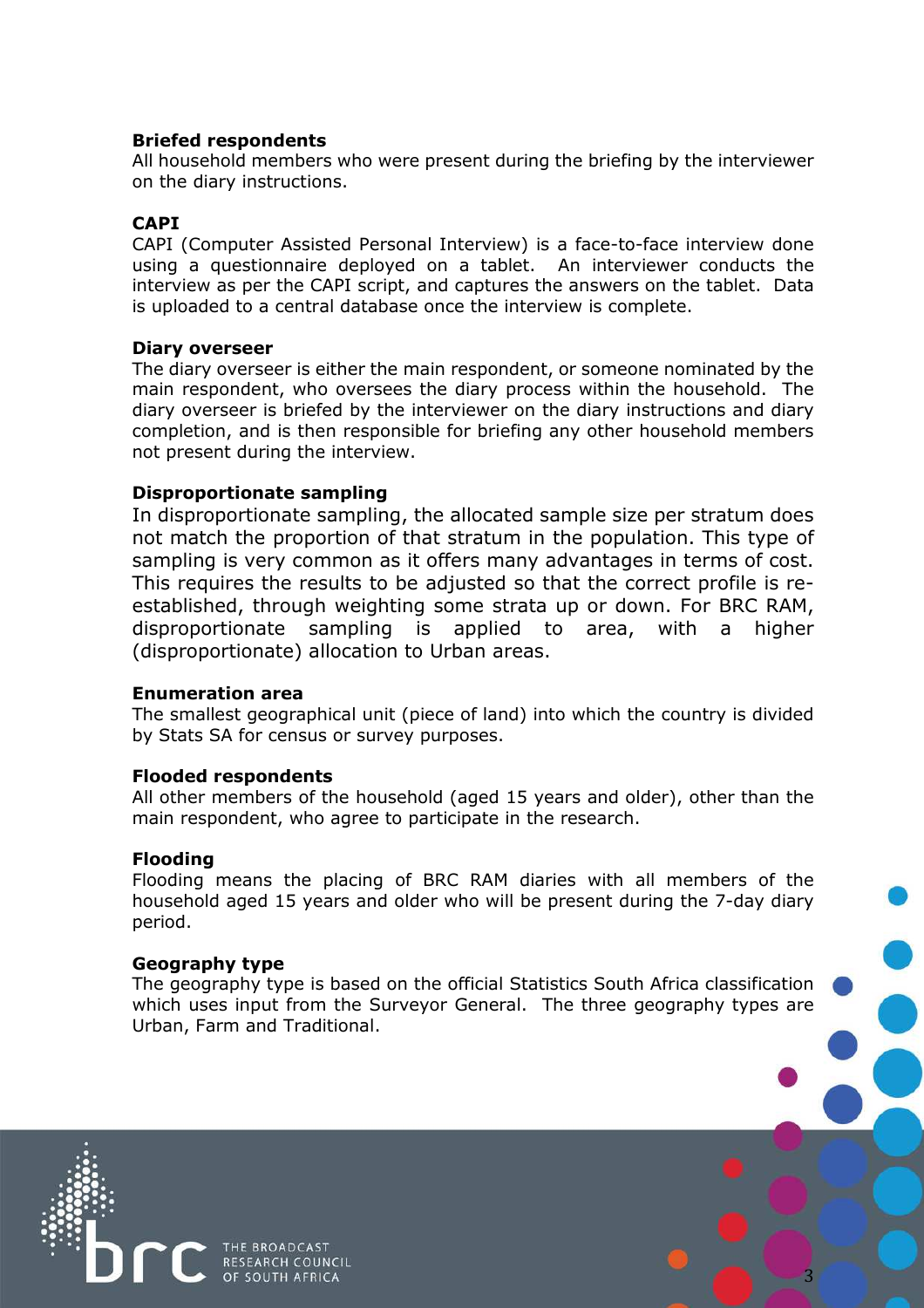### **Household**

A group of people who live together and share meals at least four times a week. If a house has a backroom, granny flat, cottage, shack or other separate dwelling, the first step is to determine if the person (or persons) living in that dwelling forms (or form) a separate household, or if they are part of the household living in the main dwelling according to the following:

- To be counted as a member of a household, a person must eat and sleep in that household at least four days a week. If a person sleeps in a separate dwelling on the same property, but shares meals with the household in the main dwelling on at least four days of the week, they form part of the same household.
- However, if the person (or persons) in the backyard dwelling eats (or eat) separately, they form a household on their own and must be counted as such.
- The interviewer will then treat the separate household as a house on the street and count them separately when determining visiting points based on the sampling interval.

#### **Household income**

The total claimed household income before tax and other deductions. All sources of income i.e. wages, salaries, pensions, social grants, income from investment, etc. from all members of the household must be taken into account.

#### **Household roster**

The interviewers lists all the household members, from oldest to youngest, in the household roster upon recruiting the household. Mentally unfit household members, and those who are away during the interviewing period, are listed separately as non-qualifying members.

#### **IHS**

IHS are expert demographers, providing comprehensive global market, industry and technical expertise. For BRC RAM, IHS provides up-to-date population estimates and includes the latest boundary information, ensuring ongoing representation.

#### **Kish grid**

A method developed by statistician Leslie Kish in 1949, used to randomly select the member of a household to be interviewed by way of a pre-assigned table of random numbers.

#### **Main respondent**

The person in the household (aged 15 years or older) randomly selected using the household roster and Kish grid. The main respondent completes the placement interview on behalf of the household.

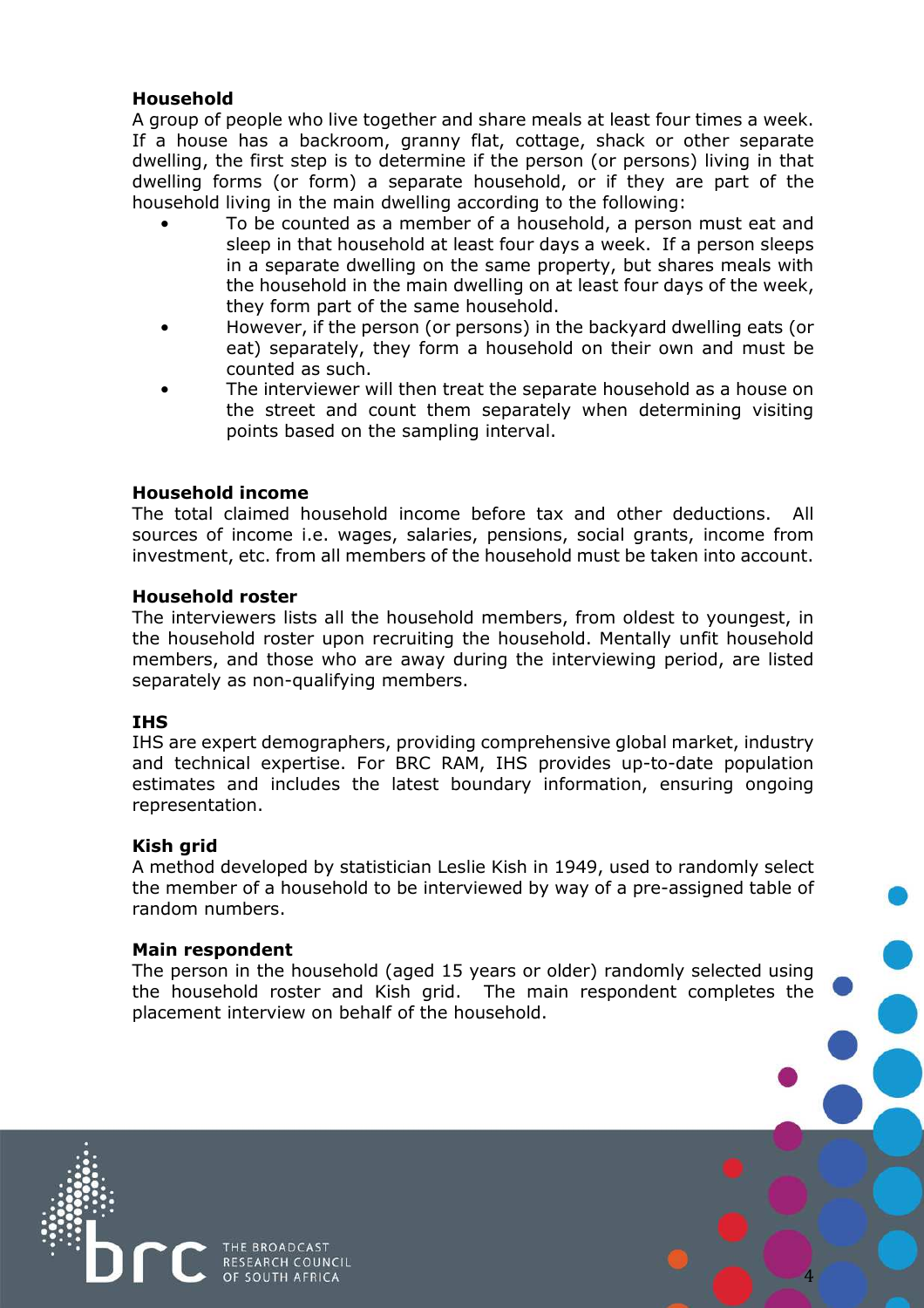#### **Municipal code**

Identifies the official municipality of the Small Area. Municipalities and their boundaries are officially recognised areas as defined by the Municipal Demarcation Board. Eight municipalities have been classified as 'Metropolitan Municipalities', namely Ekurhuleni, City of Johannesburg, City of Tshwane, Mangaung, Buffalo City, Nelson Mandela Bay, eThekwini and City of Cape Town.

#### **Non-briefed respondents**

Household members who were not present during the personal briefing by the interviewer on the diary instructions, but rather were briefed by the diary overseer.

#### **Placement interview**

The face-to-face interview conducted with the main respondent before placing the radio diaries. The placement interview establishes the household's composition, demographics and general radio listening behaviour.

#### **PPS**

Probability Proportionate to Size (PPS) sampling is an approach in which the selection probability for each element is set to be proportional to its size. For BRC RAM, SAs are listed along with their associated populations (age 15+). These numbers are cumulated – effectively numbering the population. Random numbers are used to select these notionally numbered people. This results in a list of SAs in which these people live, the probability of a SA being selected then being proportional to its population size.

#### **Primary income earner**

The person in the household who contributes the most to the household income.

#### **Province**

The nine provincial boundaries in the BRC RAM sample align with those of Statistics South Africa.

#### **Radio diary**

The seven-day paper diary used by respondents to record their radio listening.

#### **Radio listening**

On the diary, respondents are instructed to record any listening to any station, if they listened for 5 minutes or more.

#### **Radio stations**

All stations broadcasting on an AM or FM frequency, as published by The Independent Communications Authority of South Africa (ICASA). This excludes radio stations that broadcast exclusively through streaming.

5

#### **Respondent**

Respondent means collectively, the main and flooded respondents.

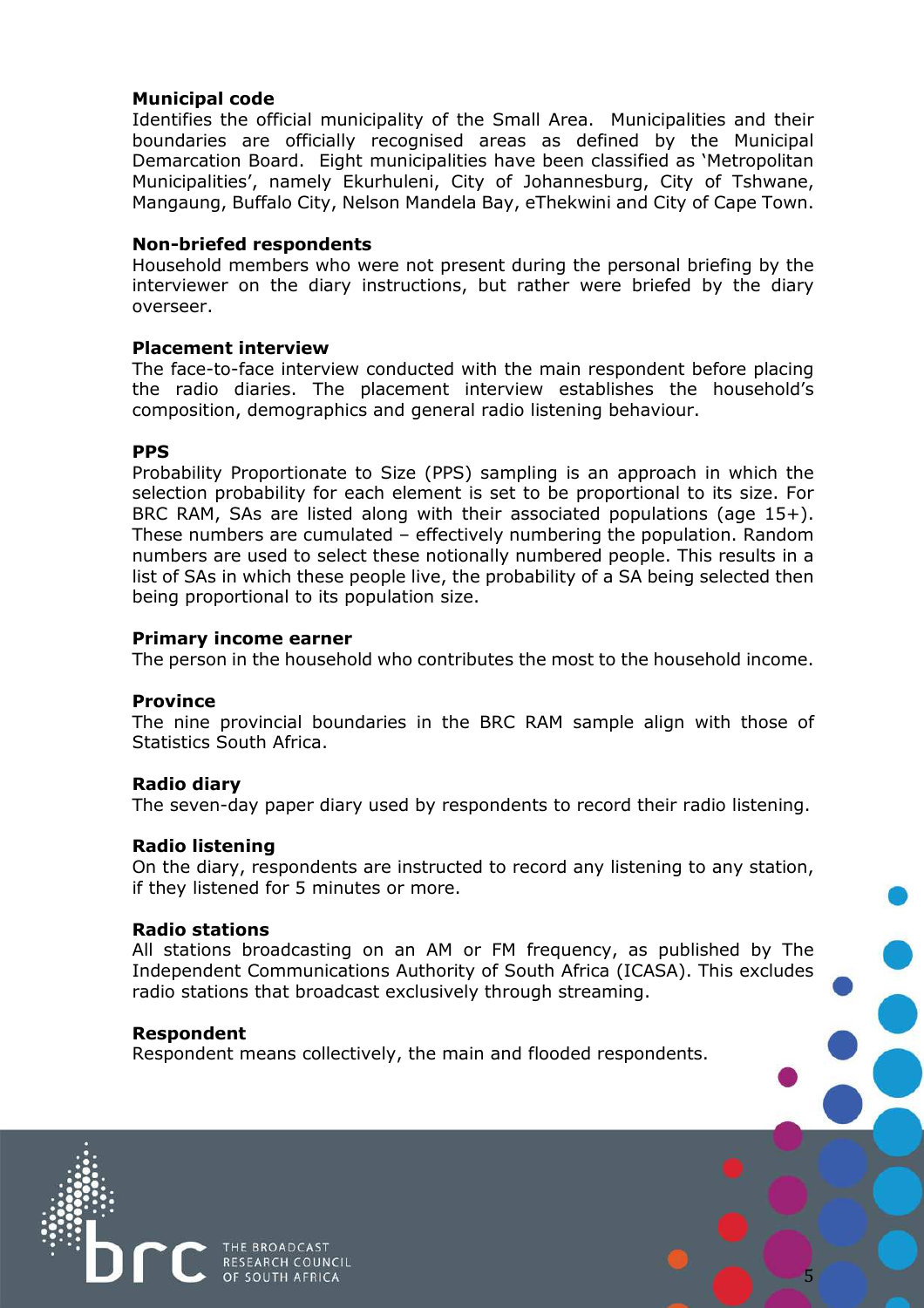#### **Sampling frame**

The TNS master sampling frame lists all Small Areas (SAs) together with a number of variables at SA level, such as population size (used for SA selection based on PPS sampling), province, main place name and code, sub-place name and code, dominant race group and TNS Field Manager allocation.

#### **Sampling Interval**

The sampling interval is the number of houses to be counted between each visiting point. The interval is calculated within each SA, using the number of households per SA as a crude measure of size.

#### **Small Areas (SA)**

The Small Area (SA) code is based on the 2011 Census and is the officiallyrecognised classification of areas with fixed boundaries. The SAs are a very low level geographical classification of areas and in 90% of cases, the SA is the same as the Enumeration Area (EA), while the balance of SAs are made up of two or more EAs.

#### **Starting Points (SP)**

The starting point is a random point, marked as an 'X' on the map supplied to the interviewer. The random starting point is generated through Geographic Information System (GIS) technology, using a random number generator to allocate a random value for the x- and y- coordinates (longitude & latitude) for a point located in the SA map.

#### **Substitution**

Substitution means the purposeful replacement of an originally selected household, in accordance with agreed rules.

#### **Time spent listening**

The number of hour's people listen to the radio, either across a day, or across a week.

#### **Total population**

Total population refers to the total number of people living in the Small Area.

Total population  $\geq 15$  years of age refers to the total number of people aged 15 and older living in the Small Area. In other words, this is the total number of people who could be interviewed.

Total population  $\leq$  15 years of age refers to the total number of people below the age of 15 living in the Small Area. In other words, this is the total number of people who are not eligible for interviewing but who still reside in the Small Area.

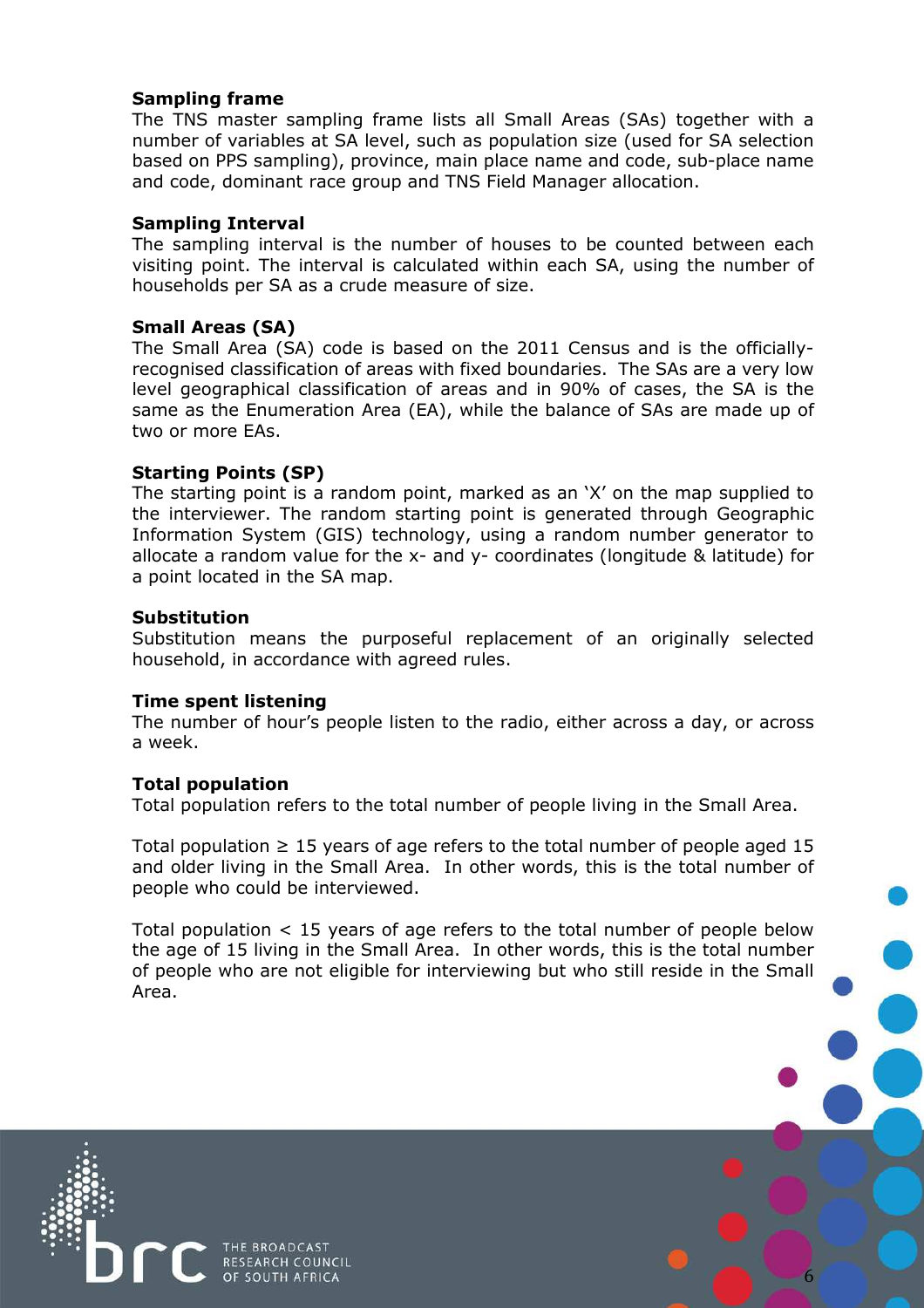# **3. The BRC RAM sample**

The annual sample size is 30 000 households.

Interviewing is spread over 50 weeks of the year, and evenly across the country and across the days of the week. This ensures that all periods, area types and provinces are consistently covered resulting in stable data.

Household flooding is used by placing diaries with each member of the household aged 15 years and older, resulting in the radio currency being based on approximately 65 000 individual diaries a year.

A cluster size of four (4) household interviews is done per Small Area; therefore, 7 500 Small Areas per annum will be drawn in order to achieve the annual sample of 30 000 households.

#### **The sampling approach**

The sample is drawn through strata created using province and area type as explicit variables.

The dataset used to develop the BRC RAM master sampling frame is delivered by IHS on an annual basis.

TNS conducts quality assurance checks on the IHS dataset. Checks will be done on the IHS dataset focusing on:

- Google Earth enabled verification of low population SAs
- **Duplicates**
- Range of data (e.g. no negative values for population figures)
- Current dataset vs previous IHS dataset (e.g. consistency in geography type and municipality)

The quality-assured IHS dataset forms the basis of the TNS master sampling frame which lists a number of variables at SA level, such as population size, province, main place name and code, sub-place name and code, dominant race group and TNS Field Manager allocation.

SAs identified as Industrial, Institutional, Parks and Recreation are excluded from the master sampling frame used for PPS sampling.

#### **Area selection**

Using the master sampling frame, a stratified multistage sample design is used to draw a sample of 7 500 households per quarter, from 1 875 Small Areas (SAs).

Area splits follow actual population distribution as provided annually by IHS. Given that the sample is drawn based on disproportionate sampling, the sample

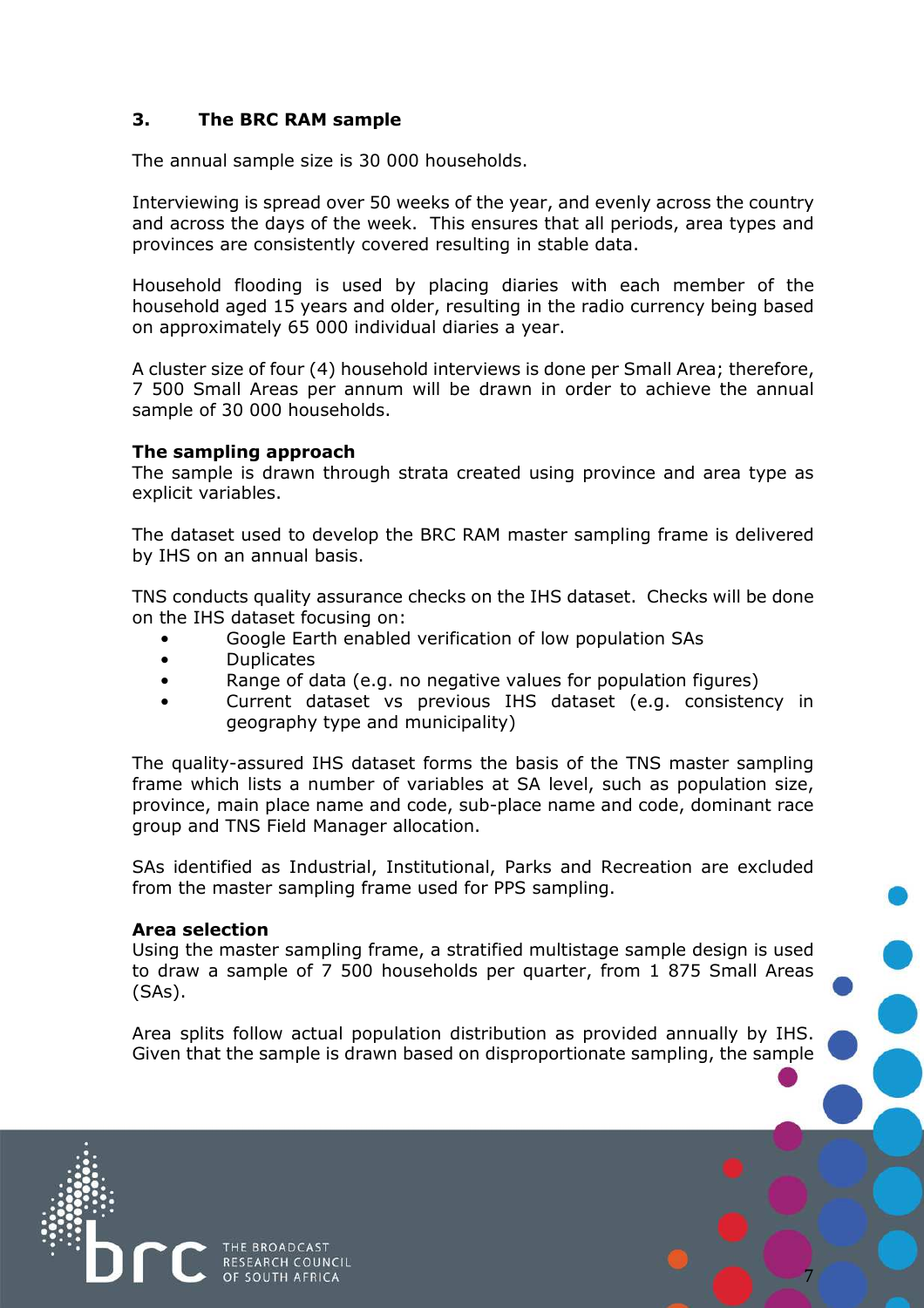is re-proportioned to 60% Metro and 20% respectively for Small Urban and Rural.

A sampling frame of SAs at sub-sample level (per area type per province) has been developed.

A Probability Proportional to Size (PPS) approach is applied to ensure the correct and random selection of starting points per area type per province. The PPS is generally accepted to be the most appropriate approach to sampling for programmes such as BRC RAM.

Starting points (or SAs) are then randomly selected from the sampling frame according to the area type and province, and used by the TNS Field team to select households to interview.

#### **Household selection**

Once the SAs for interviewing have been selected, the households to interview in that area must be identified.

Using the sampling interval, and referring to the random starting point, visiting points and substitute points are identified before continuing on to identify the main person to be interviewed in each household. One substitute point is allowed for each visiting point, that is, if four interviews are to be completed per SA, a total of eight visiting points is identified per SA (four original points and four substitute points).

To identify the visiting points, interviewers will be required to walk in a clockwise direction (in a spiral formation) and count the number of houses on both sides of the road until the sampling interval number is reached.

Once the visiting points and possible substitute visiting points have been established, the interviewer will go to the first visiting point (starting point) and begin interviewing.

#### **Respondent selection**

To identify the main respondent in the home to be interviewed for the placement survey, a Kish grid is used. This approach requires the interviewer to record all the individuals at that household who are 15 years or older and who reside and eat there four or more nights of the week.

By using the Kish grid, the interviewer will select main respondents at random and regardless of gender, resulting in a broad range of responses to the questions included in the placement survey. In other words, not just heads of household or 'gatekeepers' will be chosen for the placement interview. However, since the main respondent might be the youngest member of the household (for example), he/she will have the option to nominate another member of the household (such as the head of the household) to take

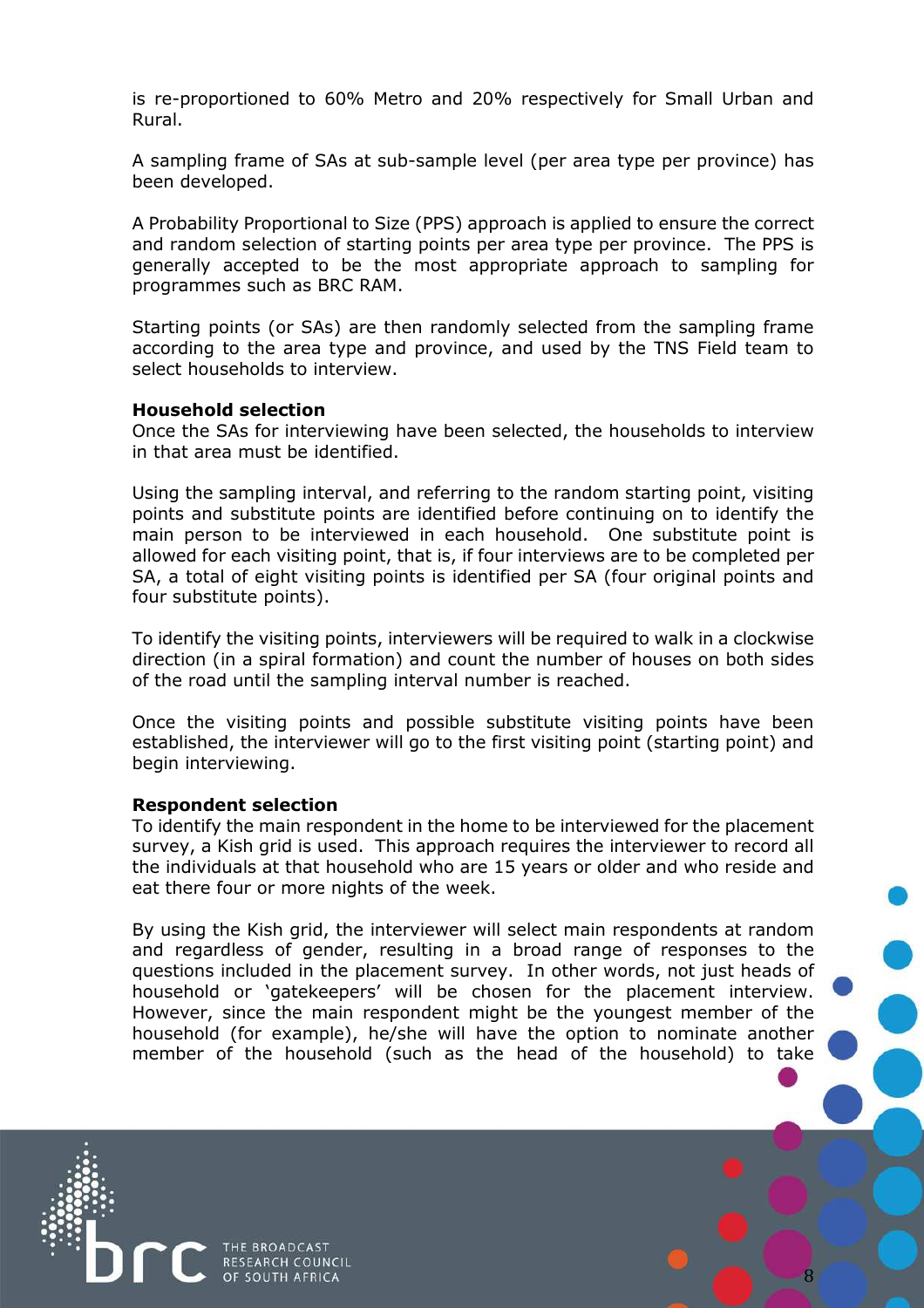responsibility for the diary completion process and to ensure that all members complete their diaries accurately (the diary overseer).

Following the outlined process produces a randomly selected area, randomly selected households within that area, and randomly selected persons to interview for the placement survey within the selected household.

#### **Substitution**

There are two types of substitution which may be applied: area substitution and visiting point or household substitution. Strict controls are in place to manage substitutions and there is a strong focus on keeping substitutions to a minimum.

#### *a) Area substitution*

In terms of area substitution, an SA may be substituted for another similar SA in the same area only if that area is inaccessible for a specific reason. Reasons may include that there are no homes in that area or it is unsafe due to excessive crime. In these instances, the entire SA would need to be replaced with a similar SA in the same area. Where possible, we use our in-house Geographic Information System (GIS) and Google Earth specifically to check the validity of claims.

It may also happen that the interviewer in an SA selects visiting points and substitute visiting points but cannot complete any interviews in that area for valid reasons. For this scenario, the SA would need to be substituted in its entirety. In some instances, the interviewer may only be able to complete some of the required number of interviews for any given area, in which case, the area may be 'closed' with fewer completed interviews. A substitute SA will then be selected for the completion of the outstanding balance.

#### *b) Household substitution*

An interviewer may use a substitute visiting point within the SA only if they have been back to the originally selected home on four separate occasions at different times of the day and on different days of the week (for Metro and Small Urban only) and have been unable to complete an interview with the randomly chosen respondent for a valid reason, such as refusal or in the case of the visiting point being a child-headed household.

Up to a total of eight visiting points are allowed per SA (four original points and four substitutes).

No substitution of individuals within a household is allowed in determining the main member. If the selected individual is not present at the time of the original placement interview, the interviewer will make an appointment to return to conduct the interview and place the diaries.

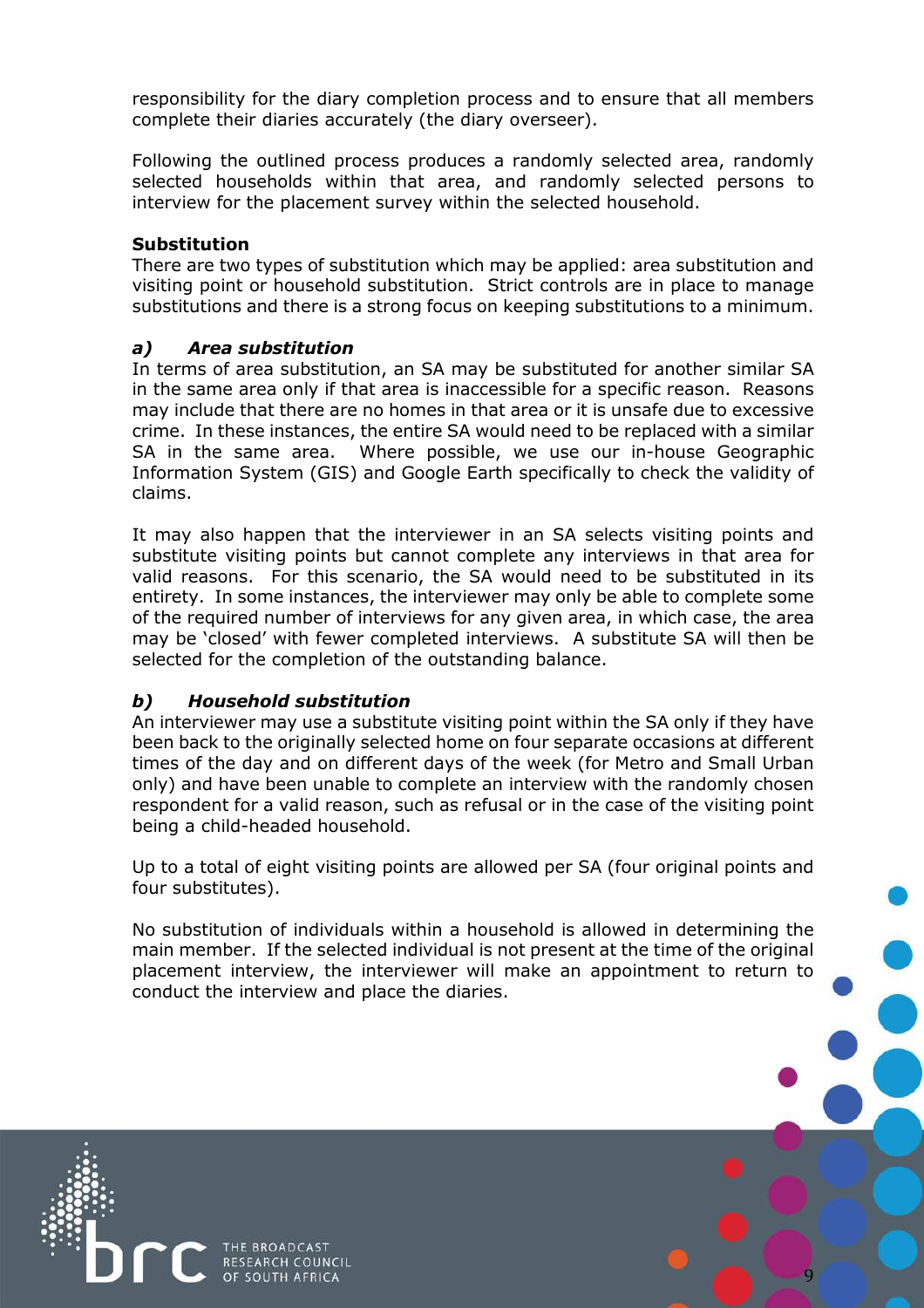# **4. Survey technique**

#### **Methodology**

A seven-day self-completion diary is placed with all qualifying respondents and collected after the seven-day period.

#### **Securing the respondent**

The primary purpose of the first interview is to secure the respondent's commitment to completing the diary as per specifications and to ensure they fully understand what is required of them.

The interviewers are assigned areas they are familiar with and will therefore be able to properly engage with respondents in their preferred language and relate to them well.

All participating respondents who complete their diaries will be entered into a monthly draw for 2 x R5 000.

#### **Placement interview equipment and software**

The initial placement interview is conducted via CAPI on a tablet.

#### **Placement day (and diary start day)**

The placement days (and therefore diary start days) are spread across the week in accordance with best practice. This avoids any biases in diary completion. An even spread of placements across the week is controlled on a quarterly basis, nationally and provincially.

#### **Diary placement, preparation and instructions**

Using diary instructions, the interviewer ensures that the respondent and all household members present are properly briefed on how to complete the diary, accompanied with easy-to-understand and fully translated diary instructions. They will also set a date and time to collect the diaries.

Diary instructions are translated into all 11 official languages.

Each household has a fixed start day. The interviewer captures the start day and date on the first page of the diary as well as on each page of the seven-day period.

Respondents are instructed to record all listening occasions when they listened for at least five minutes and they are clearly briefed to include casual and outof-home listening.

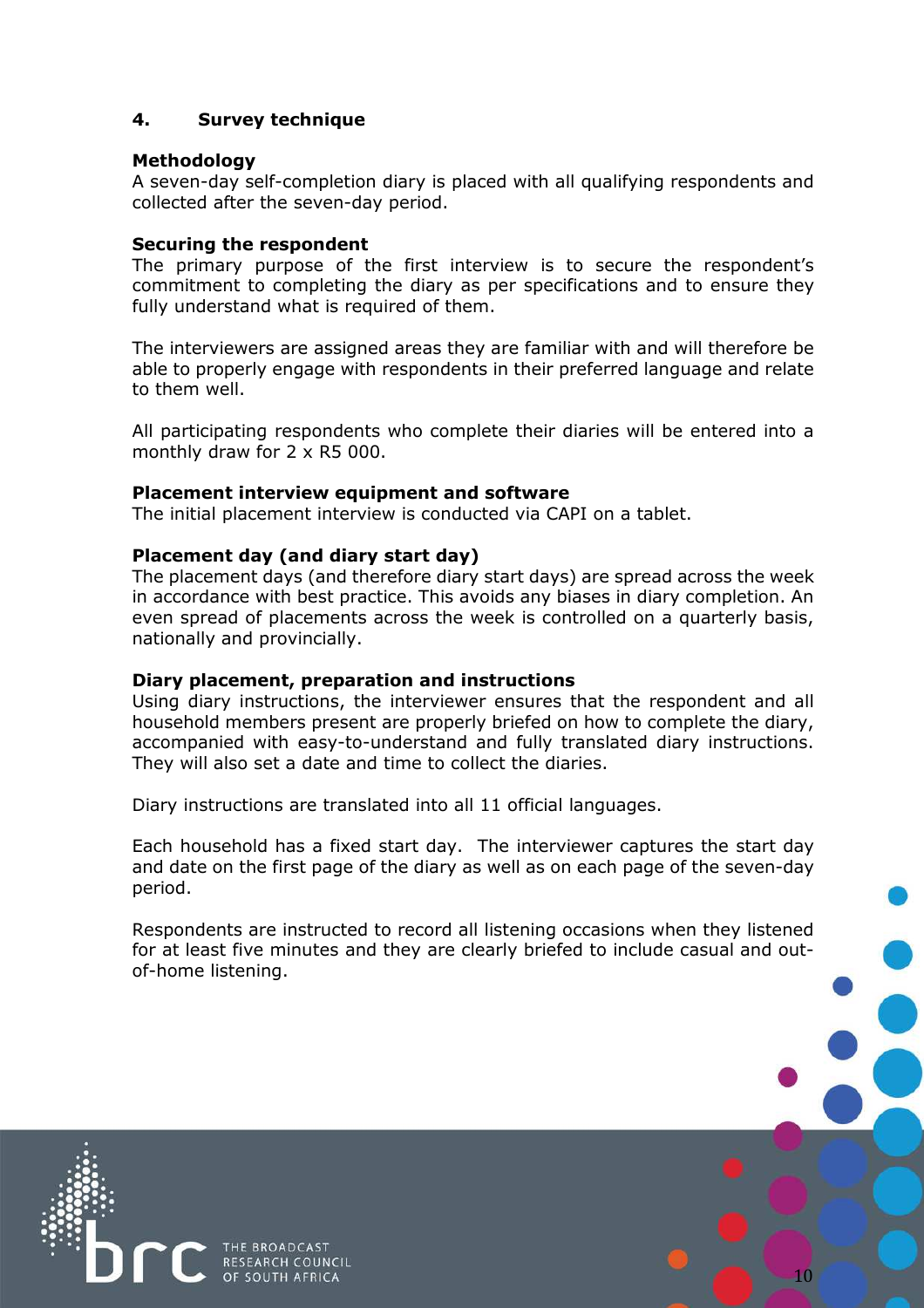#### **Follow up and reminders**

To ensure that completion rates are high, two methods of follow up are used:

- All respondents in the household with whom a diary was placed receives a text message within 24 hours of placement, thanking them for participating in the study and reminding them of the importance of completing the diary accurately and in full. Due to the high cell-phone penetration rates in South Africa, this is a good means of contact. Household members also receive an SMS on day 4 and 7 after placement.
- The TNS Call Centre also telephonically contacts the main respondent to answer any questions they have and to check on diary completion within 48 hours of placement.

#### **Diary collection**

The interviewer returns to the household at the end of the seven-day period in order to collect the completed diaries.

#### **The BRC RAM diary format**

Each diary page includes:

- Quarter-hour time bands
- Eight columns for radio stations to be listed
- Space for location per time band
- Space for device per time band
- 'I did not listen to the radio' block

Radio stations that were mentioned in the placement interview are listed on two flaps at the top of the diary.

At the back of the diary respondents are asked to record their one favourite radio station.

#### **Radio stickers**

Individual stickers are provided to the household for all Commercial, PBS stations and Community radio stations in their province and adjacent provinces.

During the placement interview, the interviewer will record the 'stations listened to' for each household member, and place stickers for each of these in the order they were named, in the station spaces on the top flaps of each diary page. The remaining stickers are left with the household, should a respondent wish to add stations to his/her own diary with applicable radio station stickers. Blank stickers are also provided if the respondent can't find a specific station, to accommodate stations that start broadcasting during the fieldwork period, or streaming.

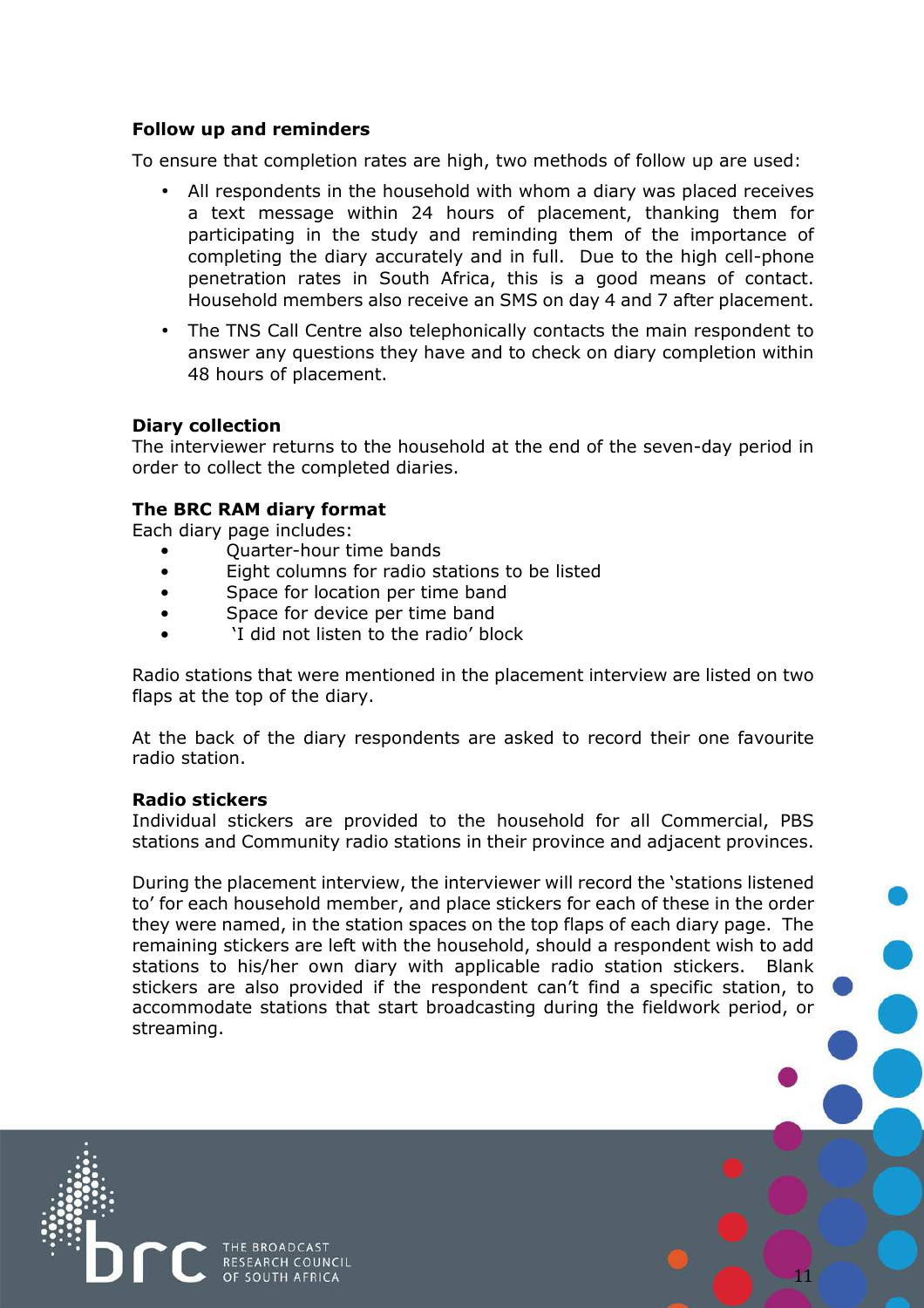The radio stickers are based on the radio station master list, updated on a quarterly basis, using multiple sources, and signed off by the BRC Radio Research Committee (RRC).

Stations not included in the master list, which starts airing during a quarter, are added for the following fieldwork period through the standard updates and checks. In the meantime, if such a station is mentioned by a listener during the quarter, the radio station name will be recorded and captured, with any listening reported in 'Other'.

If a radio station was included in the master list for the quarter, it will be reflected in the BRC RAM survey, if it achieved a listener base of 40 or more. All stations with a listener base of less than 40 are coded in "Non-qualifying radio stations"

# **5. Data collection and quality control**

The diary questionnaires are marked-in and checked as they are received from the individual field teams. The diaries are then coded and captured into a dataentry software package.

A data entry verification process is used to verify the accuracy of each capturers' work. 20% of the diaries are re-captured and 10% of each capturer's set of questionnaires are re-captured.

Once all the questionnaires have been verified and fully captured, the data validation team conducts further analysis.

#### **Post interview quality control**

Interviews are further back-checked independently of the field teams. Backchecks are done telephonically or face-to-face. A minimum of 20% of all questionnaires (interviews) are back-checked and a minimum of 10% per interviewer.

#### **Editing Rules**

Each diary is checked against a rigorous set of editing rules. Only diaries that have been properly completed are included in the final data set.

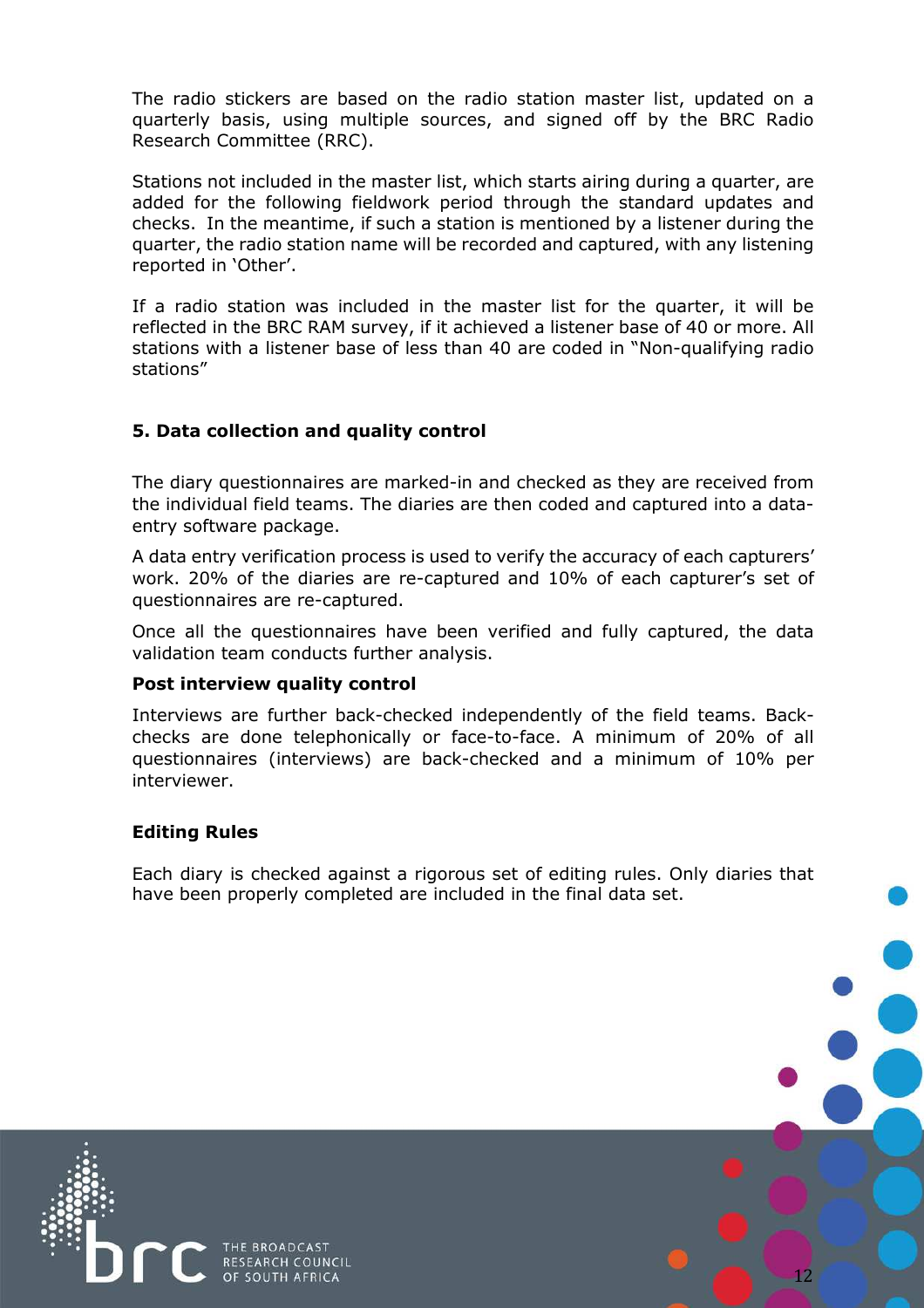# **6. Sample weighting**

After data collection and capturing, the data will be appropriately weighted, to align the sample with the target population as closely as possible, and to compensate for non-response and disproportions resulting from the sample design.

The BRC RAM data is weighted to match the data released by IHS. Twenty-three weights are applied, one for each province and area type, for the following:

- Race
- Gender
- Age

A Random Iterative Method (RIM) weighting is applied. RIM weighting uses a mathematical algorithm to help provide an even distribution of results across the province and small area, while balancing the required weighting variables with predetermined totals.

It weights the specified variables simultaneously and disturbs each variable as little as possible. This in turn protects the integrity of the data and supports the precision of research estimates.

A weighting efficiency report is produced on a quarterly basis.

Different weighting schemas are computed for individual-level data and will form part of the dataset as separate weight factor variables.

#### **7. Reporting**

A quarterly presentation is produced based on data from the six-months preceding the report, as follows:

In a specific year, the quarters refer to the following:

- Q1 January March
- Q2 April June
- Q3 July September
- Q4 October December

The presentation outlines the quarterly sample, general listening trends and station-level results.

In addition, dashboards are produced on a quarterly basis for each Commercial or PBS station with a base size of 40 or more, and the 25 Community stations with the highest respondent base. The dashboards show the listening figures, average time spent listening, station-listener profiles (demographics, device and location listening) and quarter-hour curves.